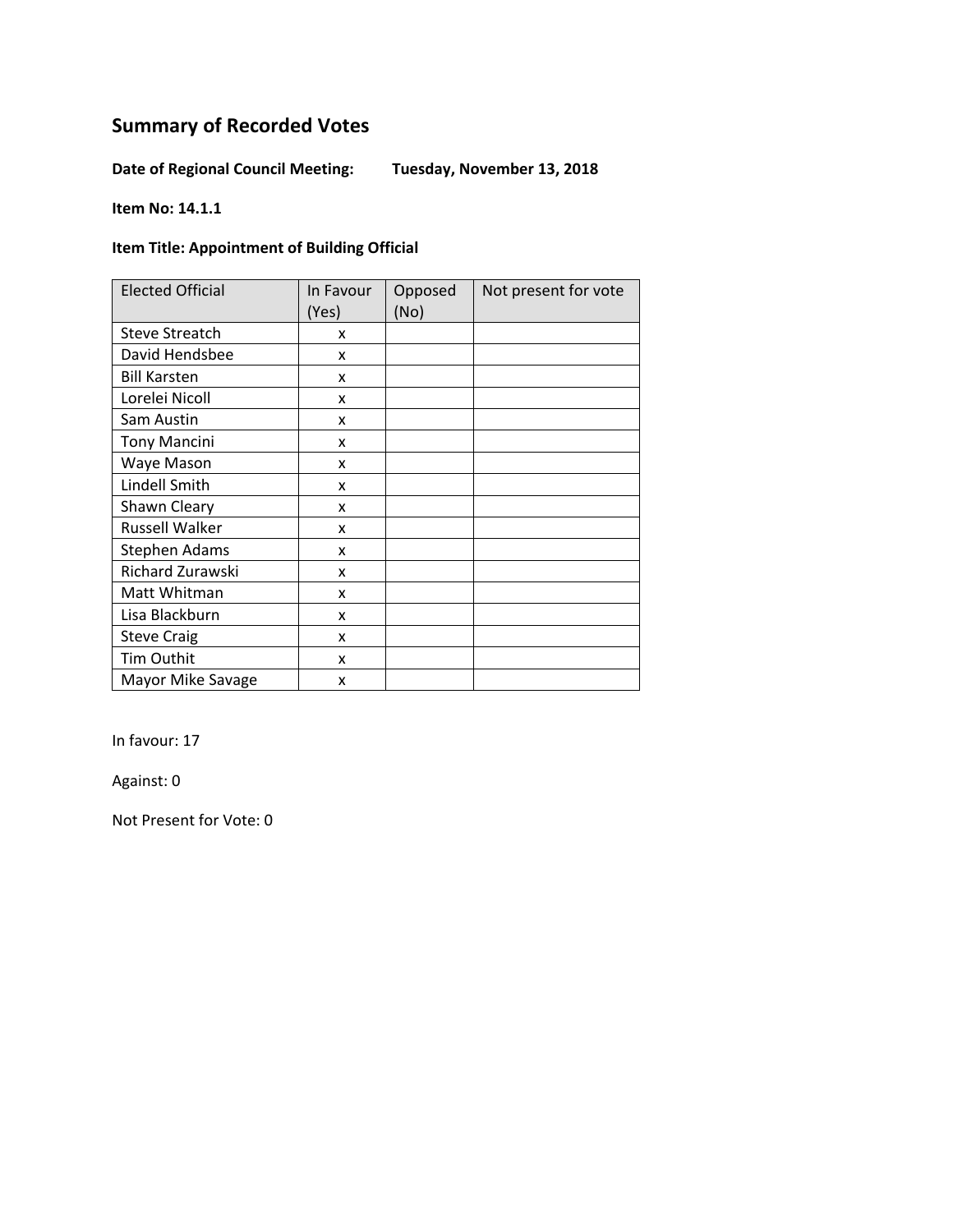**Date of Regional Council Meeting: Tuesday, November 13, 2018** 

**Item No: 14.1.2** 

**Item Title: Regulatory Modernization Joint Project ‐ Results and Next Steps**

| <b>Elected Official</b> | In Favour<br>(Yes) | Opposed<br>(No) | Not present for vote |
|-------------------------|--------------------|-----------------|----------------------|
| <b>Steve Streatch</b>   | x                  |                 |                      |
| David Hendsbee          | x                  |                 |                      |
| <b>Bill Karsten</b>     | x                  |                 |                      |
| Lorelei Nicoll          | x                  |                 |                      |
| Sam Austin              | x                  |                 |                      |
| <b>Tony Mancini</b>     | x                  |                 |                      |
| Waye Mason              | x                  |                 |                      |
| Lindell Smith           | x                  |                 |                      |
| Shawn Cleary            | x                  |                 |                      |
| <b>Russell Walker</b>   | x                  |                 |                      |
| <b>Stephen Adams</b>    | x                  |                 |                      |
| Richard Zurawski        | x                  |                 |                      |
| Matt Whitman            | x                  |                 |                      |
| Lisa Blackburn          | x                  |                 |                      |
| <b>Steve Craig</b>      | x                  |                 |                      |
| Tim Outhit              | x                  |                 |                      |
| Mayor Mike Savage       | x                  |                 |                      |

In favour: 17

Against: 0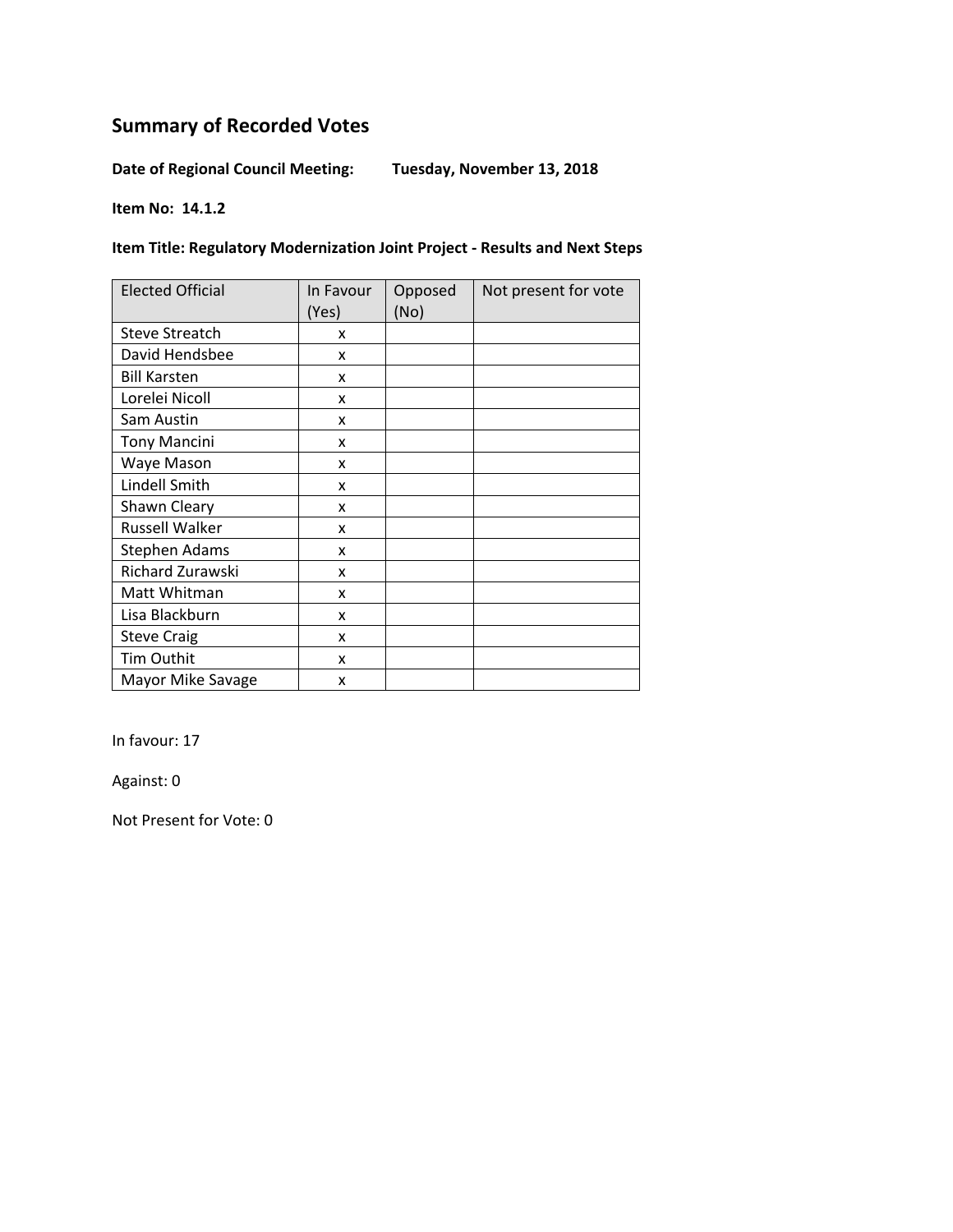**Date of Regional Council Meeting: Tuesday, November 13, 2018** 

**Item No: 14.1.3 (Vote 1 of 4) Split Vote** 

### **Item Title: Amendments to Administrative Order 2015‐004‐OP, Respecting Traffic Calming (Supplementary Report)**

*1. That Halifax Regional Council, with respect to Administrative Order 2015‐004‐OP, Respecting Traffic* Calming: Maintain the requirement that a street be greater than 150m in length to be eligible for traffic *calming;* 

| <b>Elected Official</b> | In Favour<br>(Yes) | Opposed<br>(No) | Not present for vote |
|-------------------------|--------------------|-----------------|----------------------|
| <b>Steve Streatch</b>   | x                  |                 |                      |
| David Hendsbee          | x                  |                 |                      |
| <b>Bill Karsten</b>     | x                  |                 |                      |
| Lorelei Nicoll          | x                  |                 |                      |
| Sam Austin              | X                  |                 |                      |
| <b>Tony Mancini</b>     | x                  |                 |                      |
| Waye Mason              | x                  |                 |                      |
| Lindell Smith           | x                  |                 |                      |
| Shawn Cleary            | x                  |                 |                      |
| <b>Russell Walker</b>   | x                  |                 |                      |
| <b>Stephen Adams</b>    |                    | x               |                      |
| Richard Zurawski        | x                  |                 |                      |
| Matt Whitman            | x                  |                 |                      |
| Lisa Blackburn          | x                  |                 |                      |
| <b>Steve Craig</b>      | x                  |                 |                      |
| <b>Tim Outhit</b>       | x                  |                 |                      |
| Mayor Mike Savage       | X                  |                 |                      |

In favour: 16

Against: 1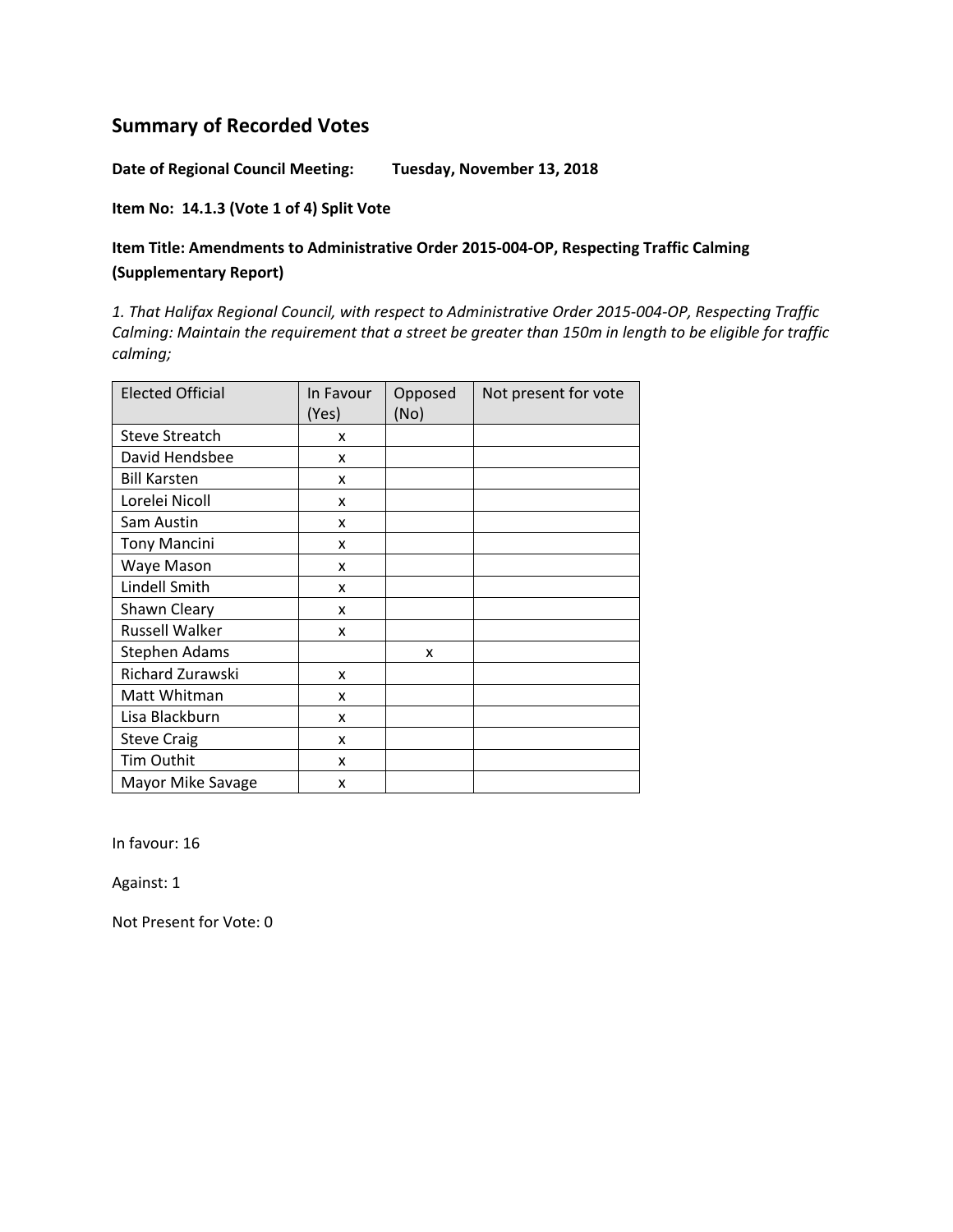**Date of Regional Council Meeting: Tuesday, November 13, 2018** 

**Item No: 14.1.3 (Vote 2 of 4) Split Vote**

### **Item Title: Amendments to Administrative Order 2015‐004‐OP, Respecting Traffic Calming (Supplementary Report)**

*2. That Halifax Regional Council, with respect to Administrative Order 2015‐004‐OP, Respecting Traffic Calming: Maintain the 85th percentile speed criteria of 35 km/h during school arrival and dismissal times.*

| <b>Elected Official</b> | In Favour<br>(Yes) | Opposed<br>(No) | Not present for vote |
|-------------------------|--------------------|-----------------|----------------------|
| <b>Steve Streatch</b>   |                    | x               |                      |
| David Hendsbee          |                    | x               |                      |
| <b>Bill Karsten</b>     |                    | x               |                      |
| Lorelei Nicoll          |                    | x               |                      |
| Sam Austin              |                    | x               |                      |
| <b>Tony Mancini</b>     |                    | x               |                      |
| Waye Mason              |                    | x               |                      |
| Lindell Smith           |                    | x               |                      |
| Shawn Cleary            |                    | x               |                      |
| <b>Russell Walker</b>   |                    | x               |                      |
| <b>Stephen Adams</b>    |                    | x               |                      |
| Richard Zurawski        |                    | x               |                      |
| Matt Whitman            | X                  |                 |                      |
| Lisa Blackburn          |                    | x               |                      |
| <b>Steve Craig</b>      |                    | x               |                      |
| Tim Outhit              |                    | x               |                      |
| Mayor Mike Savage       |                    | x               |                      |

In favour: 1

Against: 16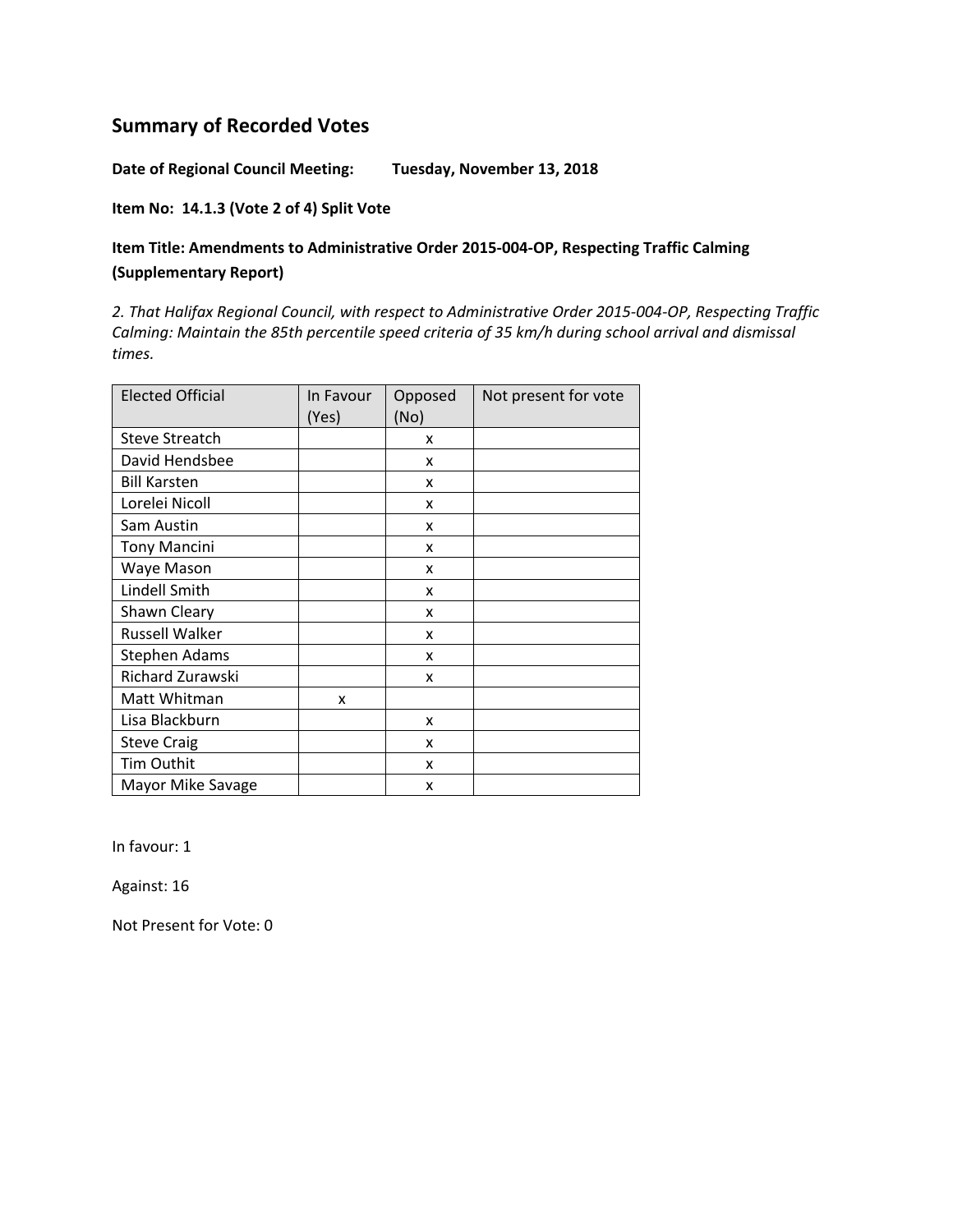**Date of Regional Council Meeting: Tuesday, November 13, 2018** 

**Item No: 14.1.3 (Vote 3 of 4) Split Vote** 

### **Item Title: Amendments to Administrative Order 2015‐004‐OP, Respecting Traffic Calming (Supplementary Report)**

*3. That Halifax Regional Council, with respect to Administrative Order 2015‐004‐OP, Respecting Traffic Calming: Maintain the 85th percentile speed criteria of 45 km/h for residential streets*

| <b>Elected Official</b> | In Favour<br>(Yes) | Opposed<br>(No) | Not present for vote |
|-------------------------|--------------------|-----------------|----------------------|
| <b>Steve Streatch</b>   |                    | X               |                      |
| David Hendsbee          |                    | x               |                      |
| <b>Bill Karsten</b>     |                    | x               |                      |
| Lorelei Nicoll          |                    | x               |                      |
| Sam Austin              |                    | x               |                      |
| <b>Tony Mancini</b>     |                    | x               |                      |
| Waye Mason              |                    | x               |                      |
| Lindell Smith           |                    | x               |                      |
| Shawn Cleary            |                    | x               |                      |
| <b>Russell Walker</b>   |                    | x               |                      |
| <b>Stephen Adams</b>    |                    | x               |                      |
| Richard Zurawski        |                    | x               |                      |
| Matt Whitman            | x                  |                 |                      |
| Lisa Blackburn          |                    | x               |                      |
| <b>Steve Craig</b>      |                    | x               |                      |
| Tim Outhit              |                    | X               |                      |
| Mayor Mike Savage       |                    | x               |                      |

In favour: 1

Against: 16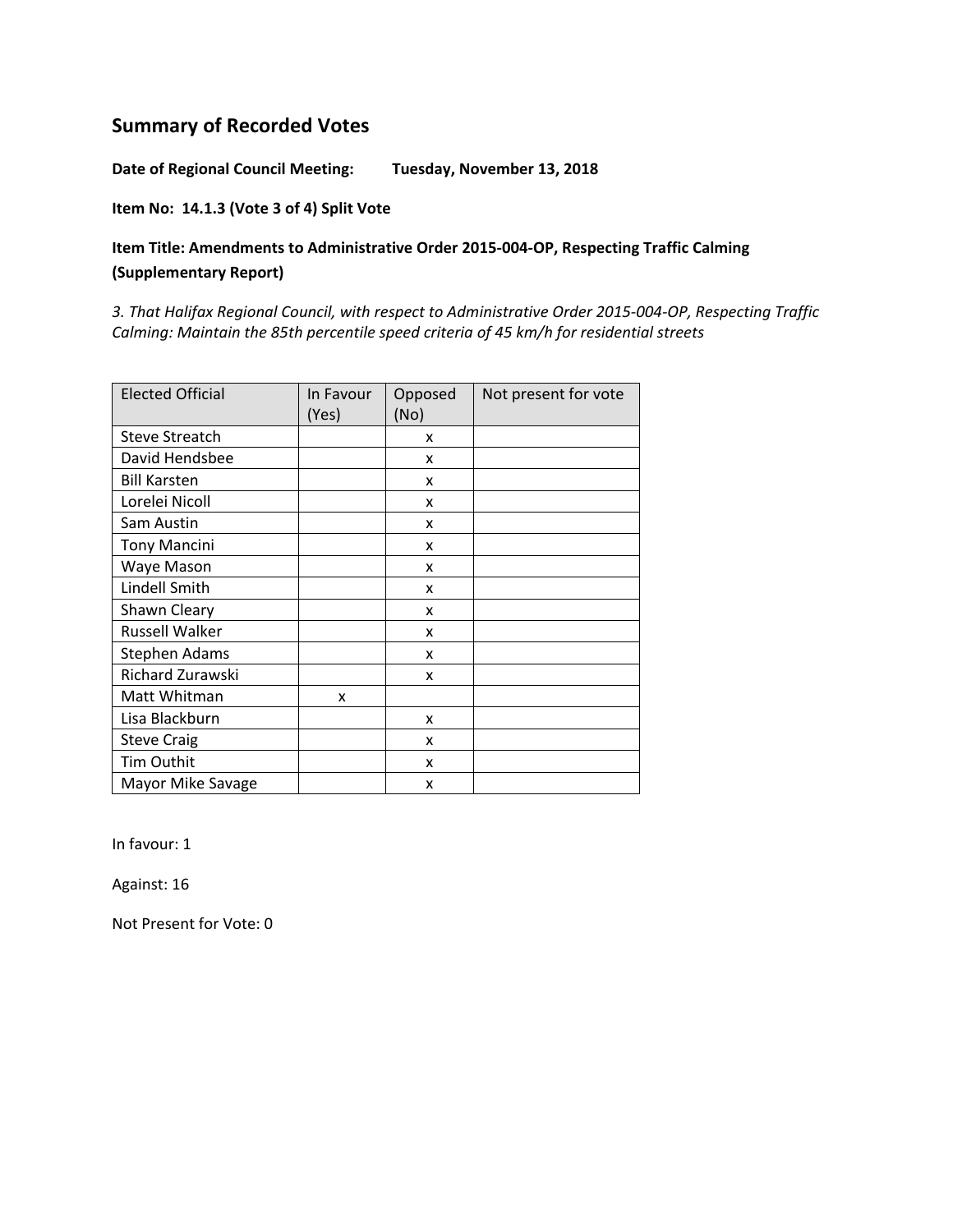**Date of Regional Council Meeting: Tuesday, November 13, 2018** 

#### **Item No: 14.1.3 (Vote 4 of 4) Split Vote**

### **Item Title: Amendments to Administrative Order 2015‐004‐OP, Respecting Traffic Calming (Supplementary Report)**

*4. That Halifax Regional Council: Direct the Chief Administrative Officer to proceed with publicly posting* on the HRM website all of the traffic calming reviews that have taken place over the past 5 years.

| <b>Elected Official</b> | In Favour<br>(Yes) | Opposed<br>(No) | Not present for vote |
|-------------------------|--------------------|-----------------|----------------------|
| <b>Steve Streatch</b>   | x                  |                 |                      |
| David Hendsbee          | x                  |                 |                      |
| <b>Bill Karsten</b>     | x                  |                 |                      |
| Lorelei Nicoll          | x                  |                 |                      |
| Sam Austin              | x                  |                 |                      |
| <b>Tony Mancini</b>     | x                  |                 |                      |
| Waye Mason              | x                  |                 |                      |
| Lindell Smith           | x                  |                 |                      |
| Shawn Cleary            | x                  |                 |                      |
| <b>Russell Walker</b>   | x                  |                 |                      |
| Stephen Adams           | x                  |                 |                      |
| Richard Zurawski        | x                  |                 |                      |
| Matt Whitman            | x                  |                 |                      |
| Lisa Blackburn          | x                  |                 |                      |
| <b>Steve Craig</b>      | x                  |                 |                      |
| Tim Outhit              | x                  |                 |                      |
| Mayor Mike Savage       | x                  |                 |                      |

In favour: 17

Against: 0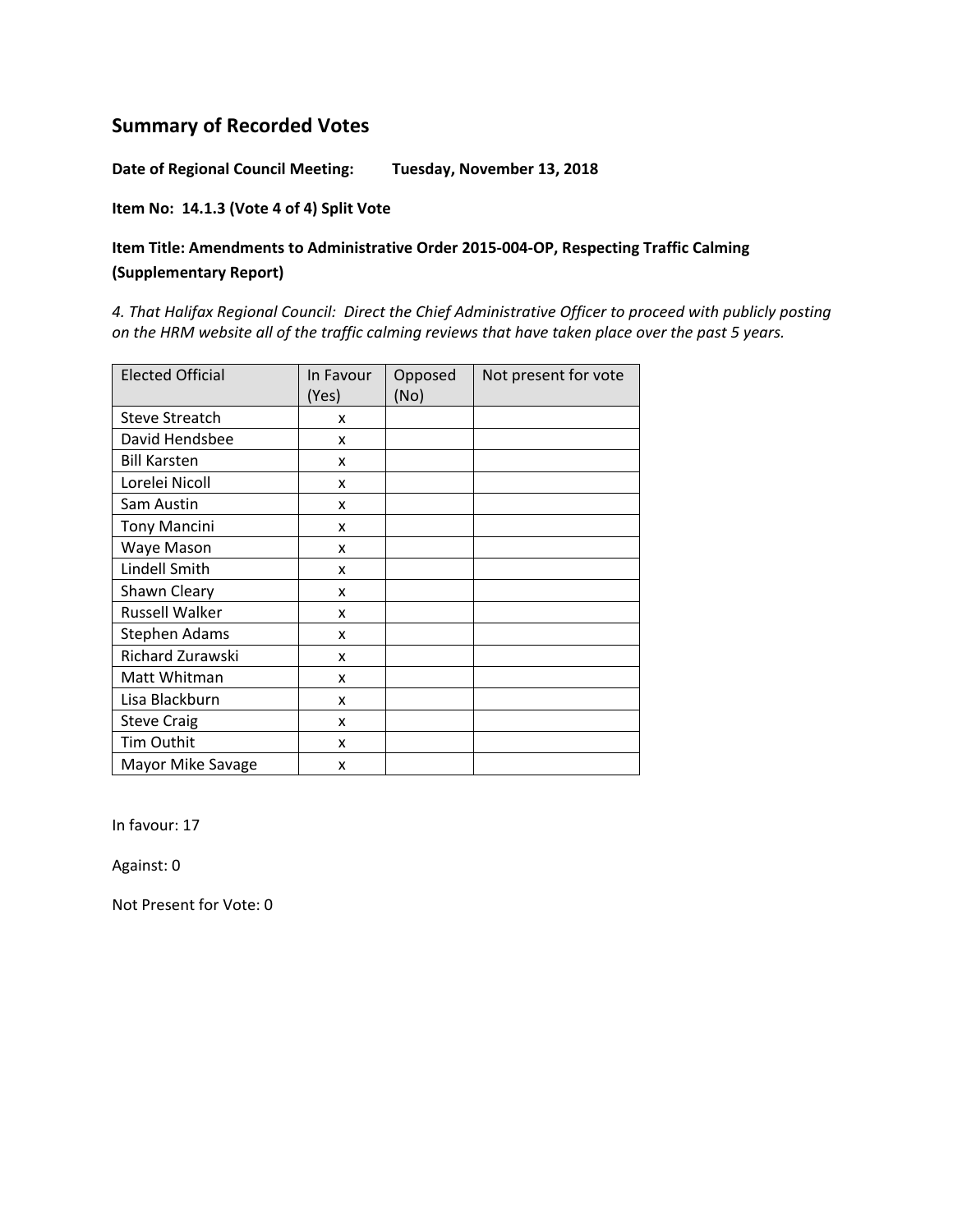**Date of Regional Council Meeting: Tuesday, November 13, 2018** 

**Item No: 14.1.3 Motion** 

### **Item Title: Amendments to Administrative Order 2015‐004‐OP, Respecting Traffic Calming (Supplementary Report)**

*Alternative Motion: That Halifax Regional Council direct staff to prepare amendments to Administrative* Order, AO 2015-004-OP to reduce the 85% speed criteria to 30KM/h during school arrival and dismissal *times and further reduce to 85% percentile speed criteria to 40km for residential streets.*

| <b>Elected Official</b> | In Favour<br>(Yes) | Opposed<br>(No) | Not present for vote |
|-------------------------|--------------------|-----------------|----------------------|
| <b>Steve Streatch</b>   | x                  |                 |                      |
| David Hendsbee          | x                  |                 |                      |
| <b>Bill Karsten</b>     |                    |                 | x                    |
| Lorelei Nicoll          | X                  |                 |                      |
| Sam Austin              | x                  |                 |                      |
| <b>Tony Mancini</b>     | x                  |                 |                      |
| Waye Mason              | x                  |                 |                      |
| Lindell Smith           | x                  |                 |                      |
| Shawn Cleary            | X                  |                 |                      |
| <b>Russell Walker</b>   | x                  |                 |                      |
| Stephen Adams           | x                  |                 |                      |
| Richard Zurawski        | x                  |                 |                      |
| Matt Whitman            |                    | X               |                      |
| Lisa Blackburn          | x                  |                 |                      |
| <b>Steve Craig</b>      | x                  |                 |                      |
| Tim Outhit              | x                  |                 |                      |
| Mayor Mike Savage       | x                  |                 |                      |

In favour: 15

Against: 1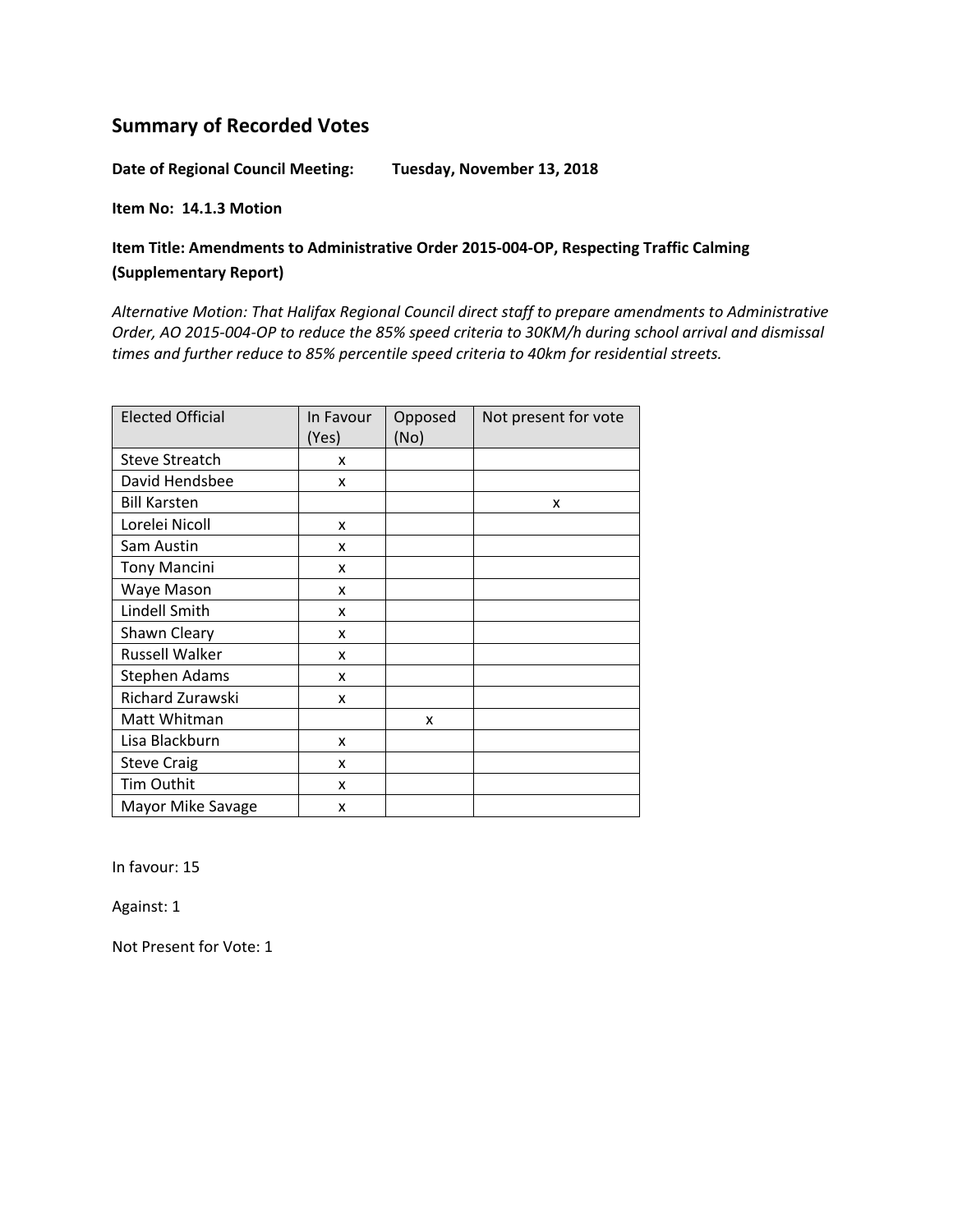**Date of Regional Council Meeting: Tuesday, November 13, 2018** 

**Item No: 14.2.1** 

**Item Title: Access‐A‐Bus Span of Service and Support Persons**

| <b>Elected Official</b> | In Favour<br>(Yes) | Opposed<br>(No) | Not present for vote |
|-------------------------|--------------------|-----------------|----------------------|
| <b>Steve Streatch</b>   | x                  |                 |                      |
| David Hendsbee          | x                  |                 |                      |
| <b>Bill Karsten</b>     |                    |                 | x                    |
| Lorelei Nicoll          | X                  |                 |                      |
| Sam Austin              | x                  |                 |                      |
| <b>Tony Mancini</b>     | x                  |                 |                      |
| Waye Mason              | x                  |                 |                      |
| Lindell Smith           | x                  |                 |                      |
| Shawn Cleary            | x                  |                 |                      |
| <b>Russell Walker</b>   | x                  |                 |                      |
| <b>Stephen Adams</b>    | x                  |                 |                      |
| Richard Zurawski        | x                  |                 |                      |
| Matt Whitman            | x                  |                 |                      |
| Lisa Blackburn          | x                  |                 |                      |
| <b>Steve Craig</b>      | x                  |                 |                      |
| Tim Outhit              | x                  |                 |                      |
| Mayor Mike Savage       | x                  |                 |                      |

In favour: 16

Against: 0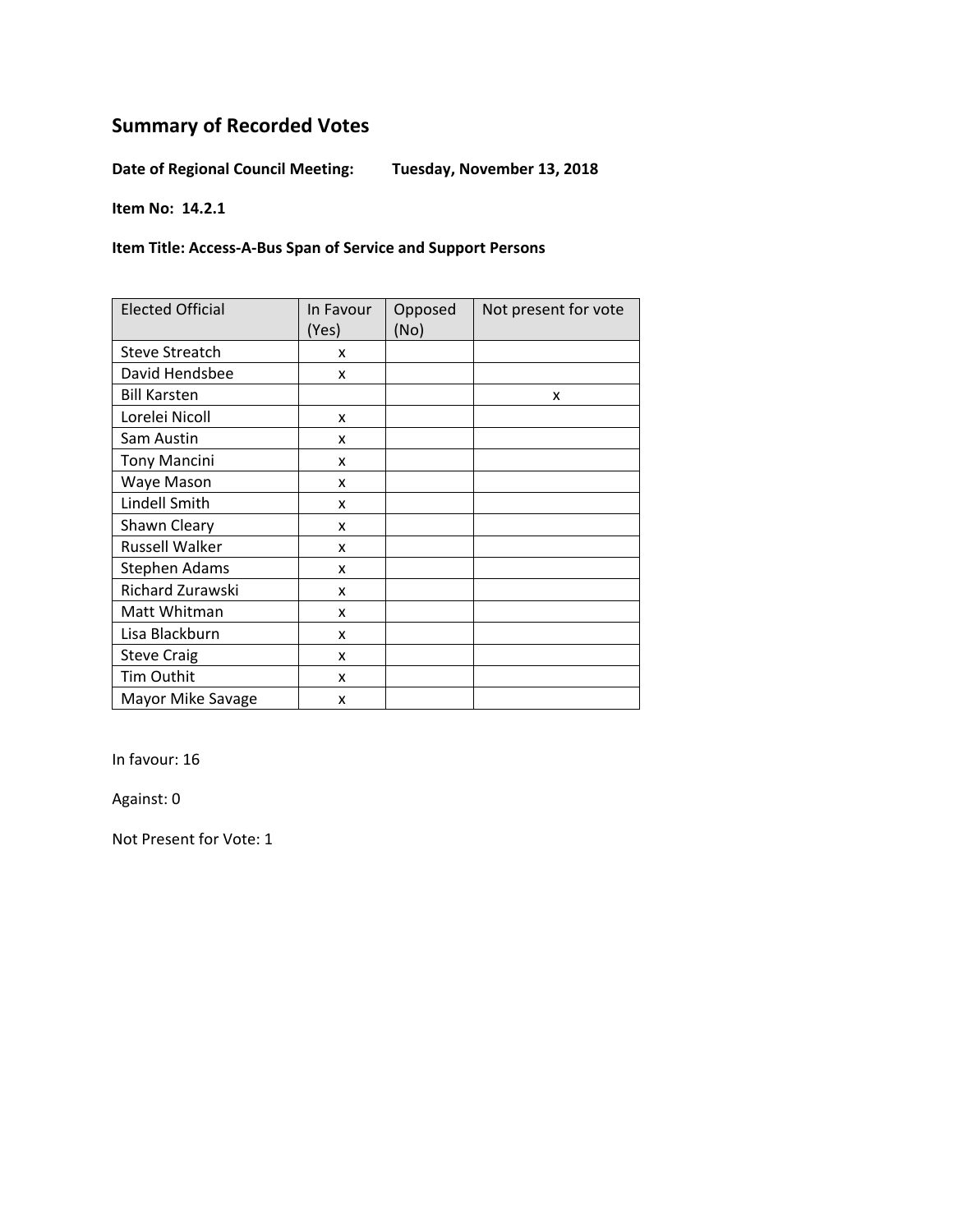**Date of Regional Council Meeting: Tuesday, November 13, 2018** 

**Item No: 14.3.1** 

**Item Title: Business Improvement District (BID) Contribution Fund 2018 Recommended Awards**

| <b>Elected Official</b> | In Favour<br>(Yes) | Opposed<br>(No) | Not present for vote |
|-------------------------|--------------------|-----------------|----------------------|
| <b>Steve Streatch</b>   | x                  |                 |                      |
| David Hendsbee          | x                  |                 |                      |
| <b>Bill Karsten</b>     |                    |                 | x                    |
| Lorelei Nicoll          | X                  |                 |                      |
| Sam Austin              | x                  |                 |                      |
| <b>Tony Mancini</b>     | x                  |                 |                      |
| Waye Mason              | x                  |                 |                      |
| Lindell Smith           | x                  |                 |                      |
| Shawn Cleary            | x                  |                 |                      |
| <b>Russell Walker</b>   | x                  |                 |                      |
| Stephen Adams           | X                  |                 |                      |
| Richard Zurawski        | x                  |                 |                      |
| Matt Whitman            | x                  |                 |                      |
| Lisa Blackburn          | x                  |                 |                      |
| <b>Steve Craig</b>      | x                  |                 |                      |
| Tim Outhit              | x                  |                 |                      |
| Mayor Mike Savage       | x                  |                 |                      |

In favour: 16

Against: 0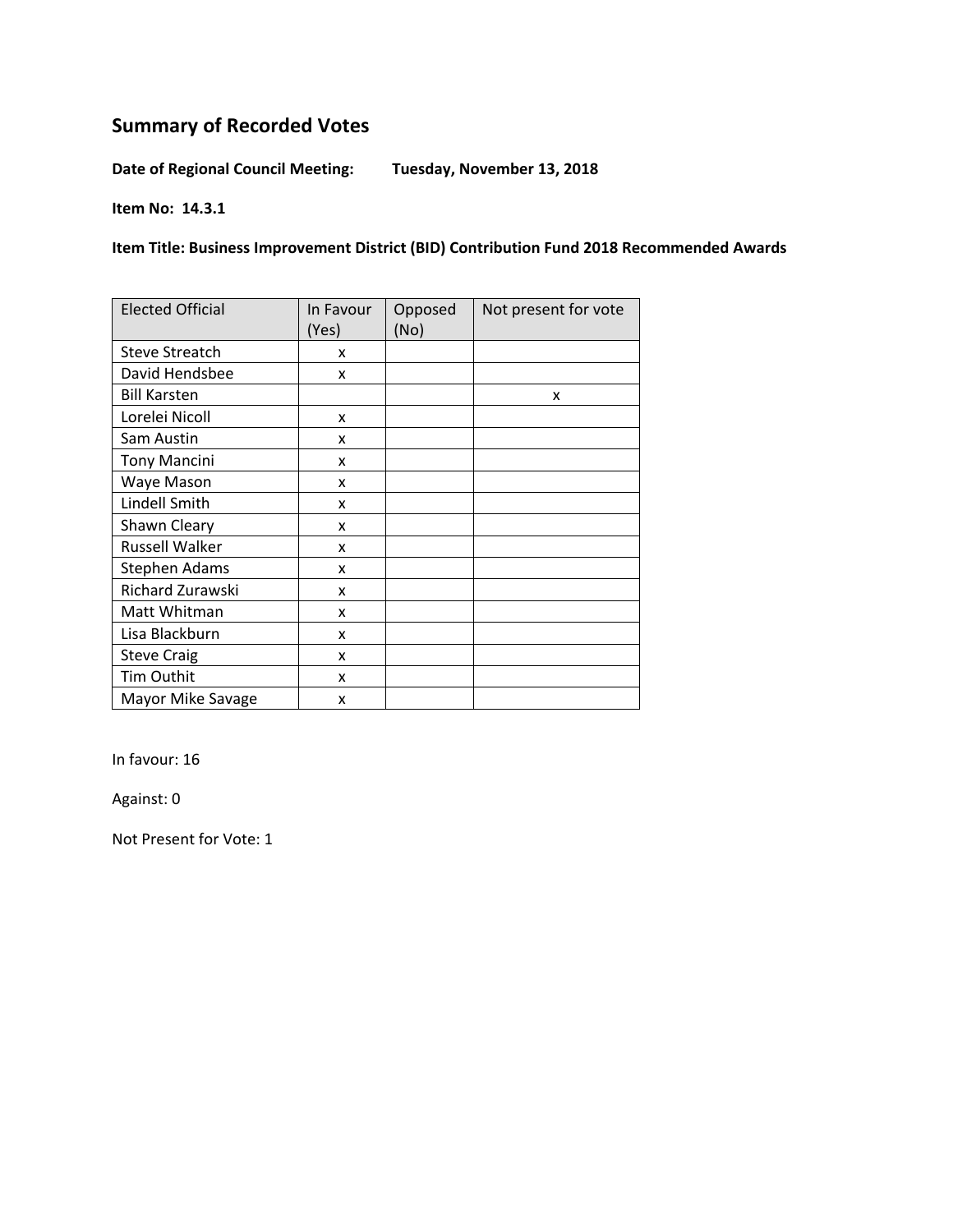**Date of Regional Council Meeting: Tuesday, November 13, 2018** 

**Item No: 14.3.2** 

**Item Title: Interim Community Museums Grants Program ‐ Recommended Awards Fiscal Year 2018**

| <b>Elected Official</b> | In Favour<br>(Yes) | Opposed<br>(No) | Not present for vote |
|-------------------------|--------------------|-----------------|----------------------|
| <b>Steve Streatch</b>   | x                  |                 |                      |
| David Hendsbee          | x                  |                 |                      |
| <b>Bill Karsten</b>     |                    |                 | x                    |
| Lorelei Nicoll          | X                  |                 |                      |
| Sam Austin              | x                  |                 |                      |
| <b>Tony Mancini</b>     | x                  |                 |                      |
| Waye Mason              | x                  |                 |                      |
| Lindell Smith           | x                  |                 |                      |
| Shawn Cleary            | X                  |                 |                      |
| <b>Russell Walker</b>   | x                  |                 |                      |
| <b>Stephen Adams</b>    | x                  |                 |                      |
| Richard Zurawski        | x                  |                 |                      |
| Matt Whitman            | x                  |                 |                      |
| Lisa Blackburn          | x                  |                 |                      |
| <b>Steve Craig</b>      | x                  |                 |                      |
| Tim Outhit              | x                  |                 |                      |
| Mayor Mike Savage       | x                  |                 |                      |

In favour: 16

Against: 0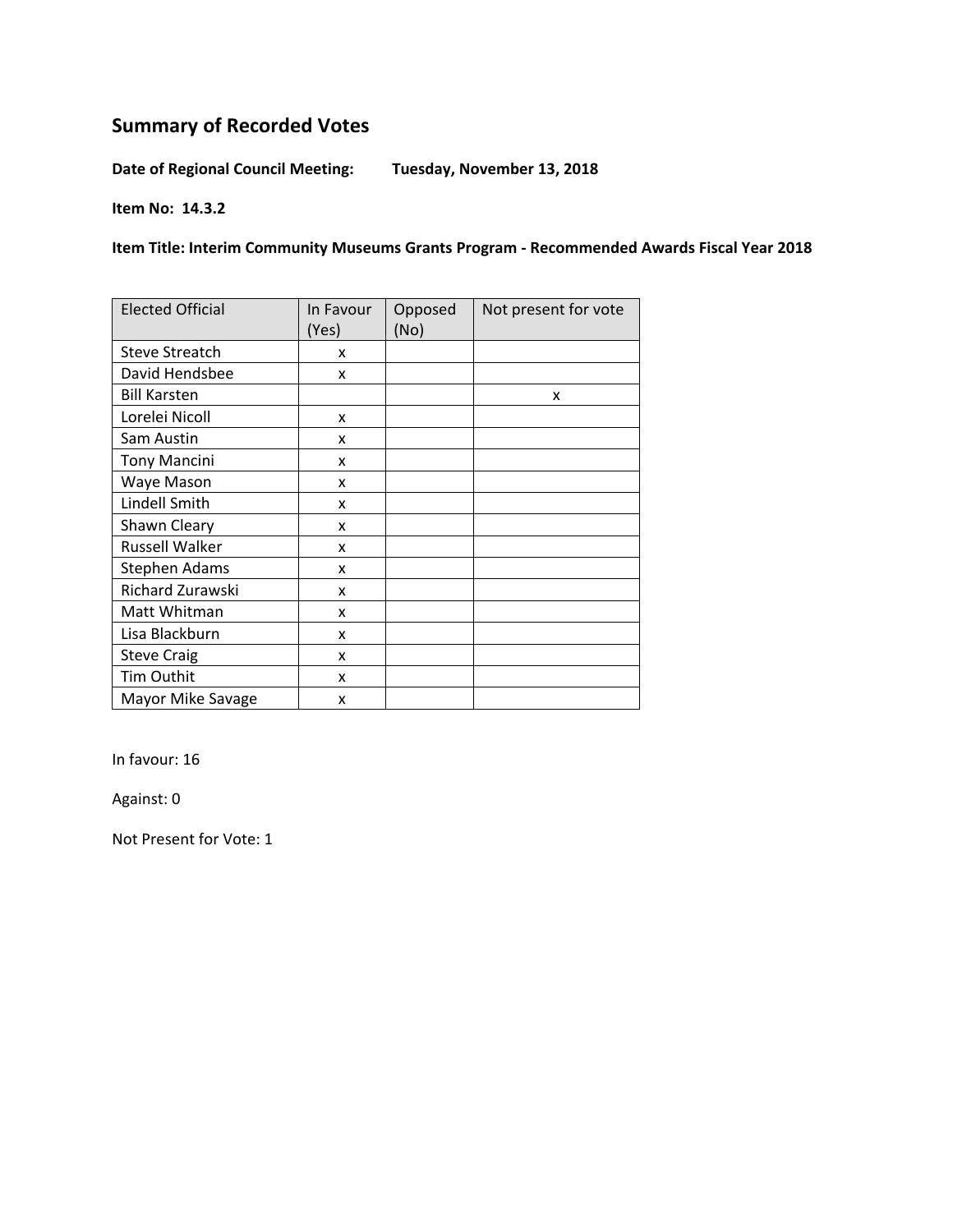**Date of Regional Council Meeting: Tuesday, November 13, 2018** 

**Item No: 14.4.1** 

**Item Title: Councillor Craig - Lake District Recreation Association Service Agreement Renewal**

| <b>Elected Official</b> | In Favour<br>(Yes) | Opposed<br>(No) | Not present for vote |
|-------------------------|--------------------|-----------------|----------------------|
| <b>Steve Streatch</b>   | x                  |                 |                      |
| David Hendsbee          | x                  |                 |                      |
| <b>Bill Karsten</b>     |                    |                 | x                    |
| Lorelei Nicoll          | x                  |                 |                      |
| Sam Austin              | x                  |                 |                      |
| <b>Tony Mancini</b>     | x                  |                 |                      |
| Waye Mason              | x                  |                 |                      |
| Lindell Smith           | x                  |                 |                      |
| Shawn Cleary            | x                  |                 |                      |
| <b>Russell Walker</b>   | X                  |                 |                      |
| <b>Stephen Adams</b>    | x                  |                 |                      |
| Richard Zurawski        | x                  |                 |                      |
| Matt Whitman            | x                  |                 |                      |
| Lisa Blackburn          | x                  |                 |                      |
| <b>Steve Craig</b>      | x                  |                 |                      |
| Tim Outhit              | x                  |                 |                      |
| Mayor Mike Savage       | x                  |                 |                      |

In favour: 16

Against: 0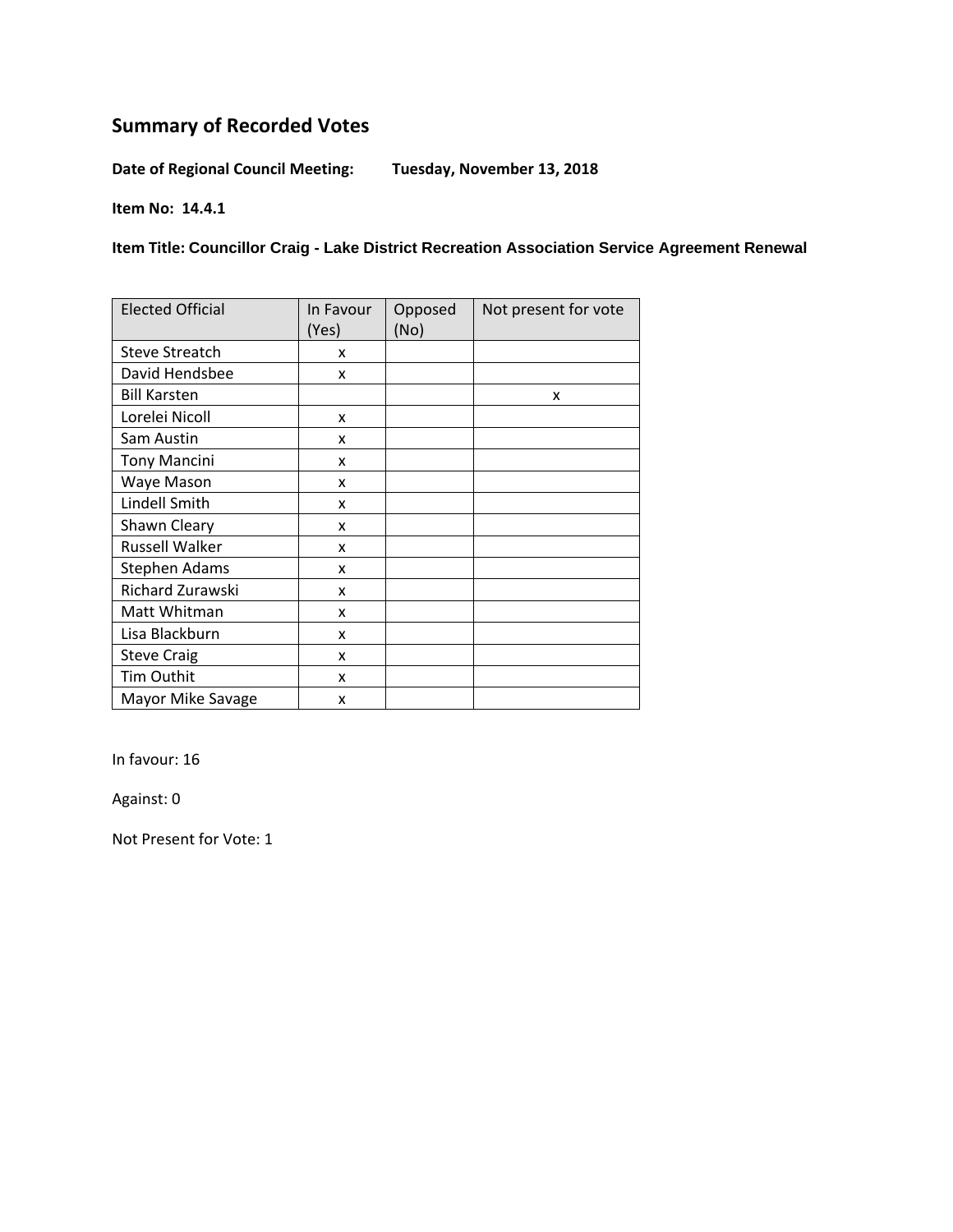**Date of Regional Council Meeting: Tuesday, November 13, 2018** 

**Item No: 16.2 (Vote 1 of 2)** 

**Item Title: Declassification of private and confidential report** 

| <b>Elected Official</b> | In Favour<br>(Yes) | Opposed<br>(No) | Not present for vote |
|-------------------------|--------------------|-----------------|----------------------|
| <b>Steve Streatch</b>   | x                  |                 |                      |
| David Hendsbee          | x                  |                 |                      |
| <b>Bill Karsten</b>     |                    |                 | x                    |
| Lorelei Nicoll          | x                  |                 |                      |
| Sam Austin              | x                  |                 |                      |
| <b>Tony Mancini</b>     | x                  |                 |                      |
| Waye Mason              | x                  |                 |                      |
| Lindell Smith           | x                  |                 |                      |
| Shawn Cleary            | x                  |                 |                      |
| <b>Russell Walker</b>   | x                  |                 |                      |
| <b>Stephen Adams</b>    | x                  |                 |                      |
| Richard Zurawski        | x                  |                 |                      |
| Matt Whitman            | x                  |                 |                      |
| Lisa Blackburn          | x                  |                 |                      |
| <b>Steve Craig</b>      | x                  |                 |                      |
| Tim Outhit              | x                  |                 |                      |
| Mayor Mike Savage       | x                  |                 |                      |

In favour: 16

Against: 0